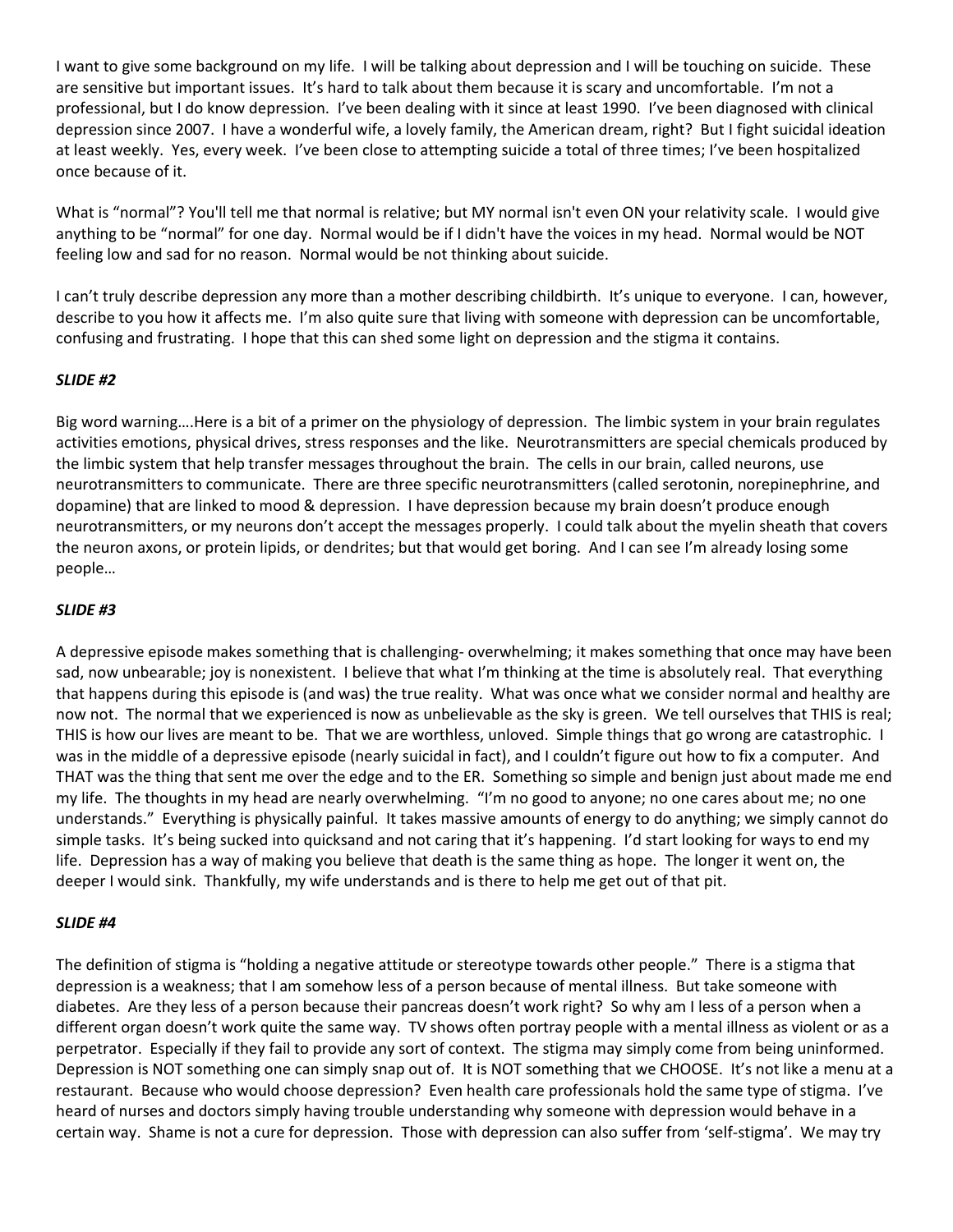to suppress the feelings (or lack thereof) we're experiencing. We may 'put on a happy face', or try to avoid the topic completely. We can often be good actors.

# *SLIDE #5*

Statistics show that when one has a major depressive episode, they are 50% more likely to have another episode at some point in the future. That percentage can go up for every episode they experience after the second. But there are ways to lessen that number. Medications, healthy eating and exercise, as well as making good choices can all be factors in minimizing depression.

Depression in men is often hidden by irresponsible choices. Alcohol, drugs, gambling – all can be abused by men (and women) with depression. Men also have been taught to suppress our emotions and, in turn, our symptoms. Depression differs between men and women. Men tend to be more irritable, angry. Women tend to ruminate while depressed. Some also suffer from an eating disorder at the same time. While depression affects fewer men than women, men are about 4 times more likely to die by suicide than women.

But it can be difficult to talk to someone about depression. First, it's been ingrained in men that we don't discuss our feelings. We'll talk about cars or sports or whatever…but feelings? Nope. Next, it's tough enough to talk to loved ones, let alone a complete stranger. Talking to a therapist is rough. Men typically don't like therapy because of the selfstigma that they're unable to do something on their own. But, therapists have seen and heard it all. Plus, they are there to help.

# *SLIDE #6*

In the past, I've blamed God for "giving" me depression. I've been angry with Him, and frustrated. I've often asked "Why??" But I've realized that my depression wasn't given to me by God. And while I've prayed for healing from it, I also know God isn't some cosmic wish-granter. For me, depression cannot be overcome by faith or sheer will alone. Faith helps, but many times it feels easier to stay depressed. It takes A LOT of energy to climb out of that dark pit. Psalm 118:24 tells us "This is the day that the LORD has made; let us rejoice and be glad in it." But when I'm depressed, it's hard to find joy in anything. So, how DO I get out?

# *SLIDE #7*

Being on a medications is one of the ways I treat my depression. Depression isn't something that can be cured. It is treatable, just like diabetes. It can take time for meds to start to work. It can take even longer for you and your doctor to find the right combination of medications and dosages to work. Personally, I take 3 different medications in the morning and 1 in the evening.

What else do I do? I do my best to stay on top of my depression. If I start to feel my mood go down, I need to be proactive. It's taken me a long time to figure this out. Plus, Julie has also started to see the changes and can anticipate when I may need extra help. Having friends who I can call and tell them I'm not doing well, even if they only listen.

Reading my bible and devotions is huge. Keeping my faith strong helps. Regularly attending church and small groups is not only a way to maintain fellowship, but it also keeps me from retreating into myself. It can be difficult; so if I seem distant or distracted, don't take it personally. It may be that I'm not doing well. It may be that I'm emotionally drained at that time.

# *SLIDE #8*

Volunteering or being on a church team. Doing work for others helps keep your mind from turning inward. It allows you to keep your mind occupied with other things, rather than yourself. It also gets you involved with other people. Depression has that way of making you distance yourself from others. So, volunteering is an excellent way to combat that.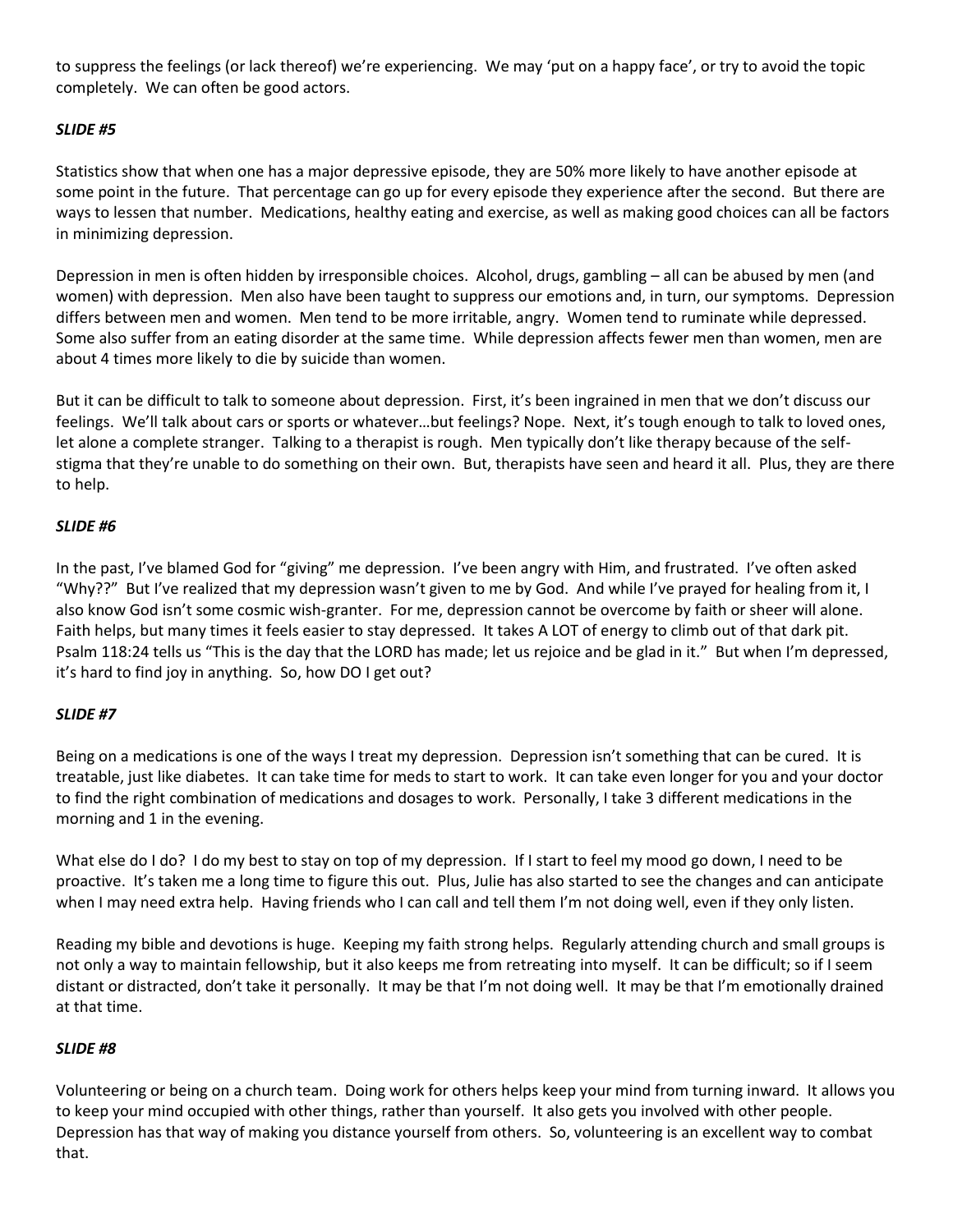I've attended counseling, and it can be effective. Especially when my depression is bad. While it sounds funny, knowing someone is paid to listen to me can be helpful. It's freeing when you can discuss your depression. Many times, I have a difficult time putting into words what I'm thinking or feeling. A therapist will help with that. When I start to go on the upswing, I find that I can put the counseling on hold for some time.

Reading, attending church, volunteering are all good ways to help combat depression. It takes a huge amount of energy to start doing those things when you're in the middle of a depressive episode. I've found that it's better to start when I'm NOT depressed, or at the very least, when I start feeling those dark thoughts creep into my head again.

There are dozens of medications out there, hundreds of combinations. There are other therapies that are effective for some people. TMS, ECT, talk therapy, counseling, medication are all ways to successfully combat mental illness. What works for one person may not work for another. It's important to know when you are well it takes time for your body and mind to adjust to new treatments.

I wish people knew that every day I am alive, each day that I make it through is a success. Even simply breathing can be exhausting. The hardest thing I will ever do in my lifetime is stay alive. That's not an understatement, that's the simple truth. Therese Borchard, the founder of Project Beyond Blue, once wrote that suicidal depression is like fighting the urge to sneeze. We fight it and wrestle against it. And there are people who simply cannot fight that urge.

### *LAST SLIDE*

So, what shouldn't you say to someone with depression? Or rather, how do you keep from falling into the stigma trap?

- 1. As long as you understand that depression is an illness and not a feeling, most of these things are pretty selfexplanatory.
- 2. Please also understand that depression and anxiety aren't the only two issues. These statements are used in other situations also. Children and adults on the autism spectrum, individuals suffering from POTS, or anyone else with what are called an invisible illness.

Here are some things I don't like to hear, and why.

**"Just stop being depressed." (or "Just snap out of it!" or "I'm tired of you feeling like this.")** Well, if it were that easy, just tell an amputee to regrow their leg! This statement is not only hurtful to someone with depression or anxiety, but it's also ignorant. It doesn't take into account that it's a physiological problem. It's due to something in our brains works differently than yours.

**"You don't look depressed."** What does someone with depression or anxiety look like? Saying this can invalidate how we are feeling. Just because I'm smiling doesn't mean I'm not screaming on the inside. People with invisible illnesses often are some of the best actors. Telling someone they don't look a certain way offensive and pernicious. We have good days and bad. When we have a good day, it doesn't mean the depression goes away. It's still there.

**You shouldn't feel depressed, you're so blessed! (or "You have so much!")** 2 words. Robin Williams. Seriously. This has been covered by the other things I've said; just because we are blessed in other areas in our lives doesn't change the fact that we have depression.

**"But, you're Christian!"** Yep, and I have depression. It still goes back to that. I'm a married, Christian, employed white man who enjoys puppies and long walks on the beach. None of that changes the fact that I have depression.

**"Have you tried this/that?" (or, "This/that worked for my brother's father's nephew's uncle's former roommate…")** Diseases affect everyone differently. Both my brother and I have diabetes. I take medications & insulin for mine, and while he does the same, he also needs to take different types of insulin. My point is that the same illness will require different treatment for different people. Don't assume that because treatment A worked for Josh that it'll work for Eric.